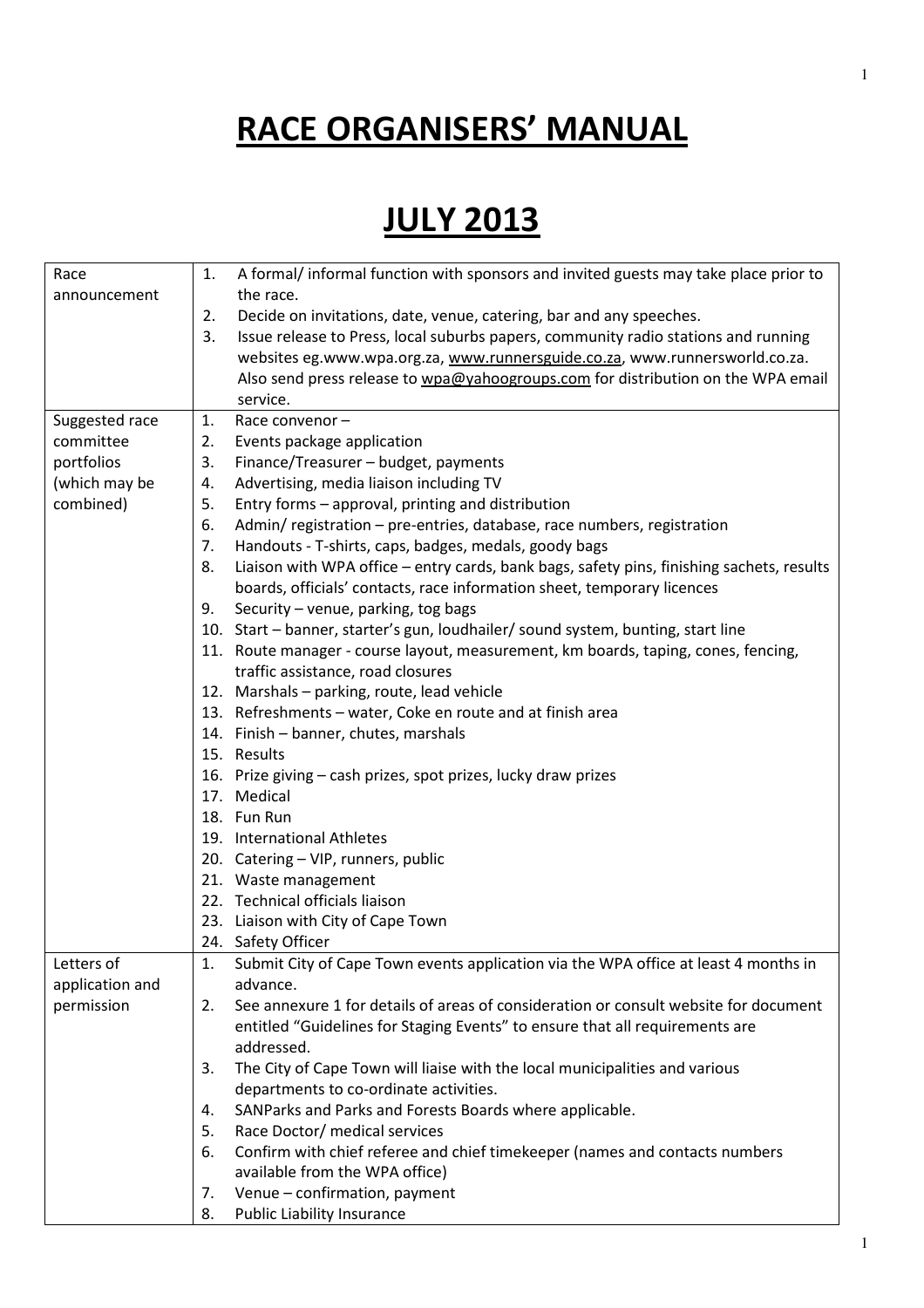2

|                     | indemnity form for sound (voice and music)                                                   |
|---------------------|----------------------------------------------------------------------------------------------|
|                     | 10. Should a Club decide to engage the services of a professional race organiser to assist   |
|                     | with the organisation of their race they must inform WPA at the earliest opportunity         |
|                     | in writing. It must be remembered it is the clubs responsibility to have overall control     |
|                     | of their race and they must deal with the WPA Office                                         |
|                     | 11. Special permissions from Traffic Dept if you wish to include wheelchair competitors.     |
|                     | 12. Race Information sheet is to be submitted to WPA office at least 2 weeks before the      |
|                     | event                                                                                        |
|                     |                                                                                              |
|                     | NOTE: No changes in date, time, venue, distance or character of race can be made             |
|                     | without prior approval of WPA.                                                               |
| Finance             | Appoint treasurer<br>1.                                                                      |
|                     | Draw up race budget<br>2.                                                                    |
|                     | Charges levied by WPA include route measurement, technical officials, equipment<br>3.        |
|                     | hire, consumables, race levies, temporary licences                                           |
|                     | Keep a cash book<br>4.                                                                       |
|                     | Set up separate race account<br>5.                                                           |
|                     | Bank money regularly<br>6.                                                                   |
|                     | Pay accounts promptly (particularly WPA invoices)<br>7.                                      |
|                     | Reconcile income and expenses. Do not allow uncontrolled and unrecorded use of<br>8.         |
|                     | entry money cash to be used to settle immediate debts (e.g. Peninsula Beverages,             |
|                     | Announcer) on the day.                                                                       |
|                     | Ensure all payments e.g. Sponsors payments and race entries are paid into the club's<br>9.   |
|                     | accounts.                                                                                    |
| Advertising/        | Confirm sponsor(s)<br>1.                                                                     |
| media liaison       | Decide on advertising plan<br>2.                                                             |
|                     | Contact radio stations, newspapers<br>3.                                                     |
|                     | Ascertain if there is any TV coverage planned<br>4.                                          |
|                     | Distribute leaflets to clubs, shops, races etc. Obtain from the WPA office a label run<br>5. |
|                     | with club addresses if posting to clubs.                                                     |
|                     | Put up posters where relevant<br>6.                                                          |
|                     | Send a few copies of your entry form/pamphlet to WPA as they receive many<br>7.              |
|                     | telephonic enquiries about future races.                                                     |
|                     | 8.<br>Email approved race flyer to wpa@yahoogroups.com for distribution                      |
|                     | If using electronic media such as Facebook or on line entries/advertising, make sure<br>9.   |
|                     | that the site content is in line with the approved race flyer.                               |
| Entry forms/ flyers | The Secretary of WPA must approve all entry forms/race pamphlets before they are<br>1.       |
|                     | printed. Please allow sufficient time (at least two weeks) for the perusal.                  |
|                     | The WPA office can supply a list of the standard rules that must appear on the race<br>2.    |
|                     | flyer.                                                                                       |
|                     | Check the domestic rules for specific details relating to your race distance.<br>3.          |
|                     | It is not necessary to have an entry form with runners' details for non-pre-entry<br>4.      |
|                     | races.                                                                                       |
|                     | Sponsor's choice of colours<br>5.                                                            |
|                     | Sponsor's name and logo - including COKE and Coca Cola Road Challenge Series if<br>6.        |
|                     | applicable                                                                                   |
|                     | Manual Entry Fee - consult maximum fees allowed (maximum fee to include all<br>7.            |
|                     | banking and entry costs)- consider donations to WPA Transport Fund or charity                |
|                     | Online entry fees if these cost more than the manual entry fees<br>8.                        |
|                     | Refer to the requirements that athletes need to wear their current licence numbers<br>9.     |
|                     | or purchase and wear a temporary licence                                                     |
|                     | 10. Cost of temporary licences - consult temp licence fees for various distances             |
|                     | 11. Age limit plus race qualification if applicable - consult minimum ages for race          |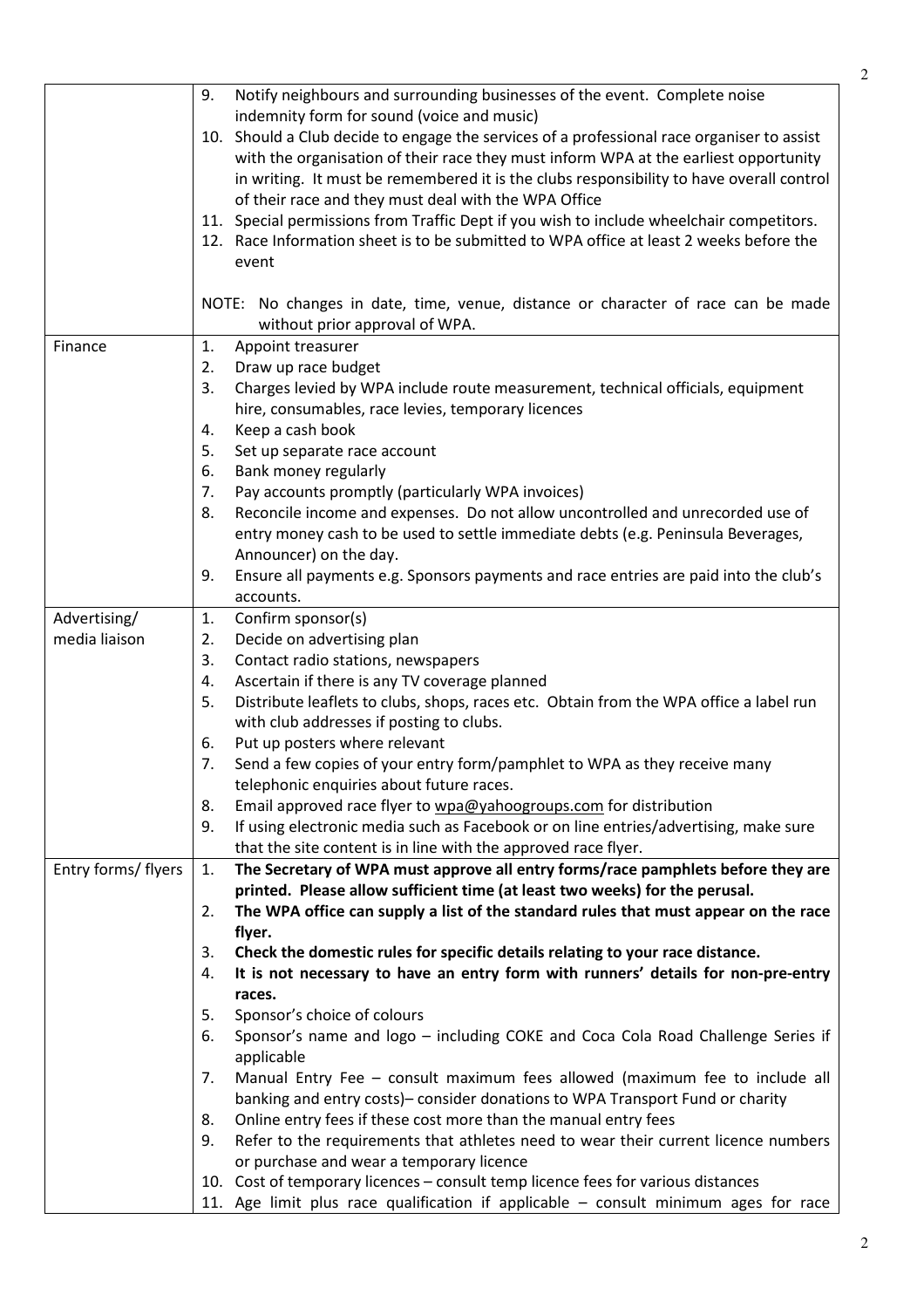|                  | distances                                            |                                                                                                                                                                                                                                                                                                                                                                                                                                                                                                                                    |
|------------------|------------------------------------------------------|------------------------------------------------------------------------------------------------------------------------------------------------------------------------------------------------------------------------------------------------------------------------------------------------------------------------------------------------------------------------------------------------------------------------------------------------------------------------------------------------------------------------------------|
|                  | 12. Time and Date of Race                            |                                                                                                                                                                                                                                                                                                                                                                                                                                                                                                                                    |
|                  | 13. Venue of race plus description of race route     |                                                                                                                                                                                                                                                                                                                                                                                                                                                                                                                                    |
|                  | 14. Closing date if pre-entry race                   |                                                                                                                                                                                                                                                                                                                                                                                                                                                                                                                                    |
|                  |                                                      | 15. State in accordance with the Rules of ASA and WPA                                                                                                                                                                                                                                                                                                                                                                                                                                                                              |
|                  | 16. Person to contact re Enquiries. / e-mail address |                                                                                                                                                                                                                                                                                                                                                                                                                                                                                                                                    |
|                  | 17. Indemnification                                  |                                                                                                                                                                                                                                                                                                                                                                                                                                                                                                                                    |
|                  |                                                      | 18. Signature/Parent's Signature if using an entry form                                                                                                                                                                                                                                                                                                                                                                                                                                                                            |
|                  |                                                      | 19. Clearly stipulate age groups under the prize section.                                                                                                                                                                                                                                                                                                                                                                                                                                                                          |
|                  |                                                      | 20. Open and category prizes - In all age categories other than Senior, age category tags<br>must appear on the front and back in the top centre section of the upper body attire,<br>in order to be eligible for prizes. These tags are available from WPA, or your club, at<br>a cost of R5 (Maximum cost) a set. Age category tags must be clearly displayed for<br>the duration of the event, i.e. not covered by rain jackets etc. Athletes that fail to<br>display their age tags will be considered for senior prizes only. |
|                  |                                                      | 21. Prizes - Team prizes must be based on time. ALL category team prizes comprise 3                                                                                                                                                                                                                                                                                                                                                                                                                                                |
|                  |                                                      | finishers except for the Open/Senior men and women, which are 4 to count.                                                                                                                                                                                                                                                                                                                                                                                                                                                          |
|                  | 22. Course record per category                       |                                                                                                                                                                                                                                                                                                                                                                                                                                                                                                                                    |
|                  |                                                      | 23. Hand outs e.g. T-shirts, Badges, Certificates, Medals - type and quantity available                                                                                                                                                                                                                                                                                                                                                                                                                                            |
|                  | 24. Cut-off time                                     |                                                                                                                                                                                                                                                                                                                                                                                                                                                                                                                                    |
|                  | 25. Acceptance of late entries                       |                                                                                                                                                                                                                                                                                                                                                                                                                                                                                                                                    |
|                  | 26. Prize giving time and place                      |                                                                                                                                                                                                                                                                                                                                                                                                                                                                                                                                    |
|                  | 27. Direct payment or other payment details          |                                                                                                                                                                                                                                                                                                                                                                                                                                                                                                                                    |
|                  | 28. State whether race numbers will be issued or not |                                                                                                                                                                                                                                                                                                                                                                                                                                                                                                                                    |
|                  |                                                      | 29. Add the clause discouraging the use of headphones                                                                                                                                                                                                                                                                                                                                                                                                                                                                              |
|                  |                                                      | 30. Printers - decide who is going to print/copy flyers                                                                                                                                                                                                                                                                                                                                                                                                                                                                            |
|                  | 31. Number to be printed                             |                                                                                                                                                                                                                                                                                                                                                                                                                                                                                                                                    |
|                  |                                                      | 32. COMPUTER DATA (only used for pre-entry races - Chip or limited field).                                                                                                                                                                                                                                                                                                                                                                                                                                                         |
|                  | [Suggest indent as follows]                          |                                                                                                                                                                                                                                                                                                                                                                                                                                                                                                                                    |
|                  | a. Name/Surname                                      |                                                                                                                                                                                                                                                                                                                                                                                                                                                                                                                                    |
|                  | b. Postal Address                                    |                                                                                                                                                                                                                                                                                                                                                                                                                                                                                                                                    |
|                  | c. Contact telephone numbers                         |                                                                                                                                                                                                                                                                                                                                                                                                                                                                                                                                    |
|                  | d. Email address                                     |                                                                                                                                                                                                                                                                                                                                                                                                                                                                                                                                    |
|                  | e. Emergency contact number / next of kin            |                                                                                                                                                                                                                                                                                                                                                                                                                                                                                                                                    |
|                  | Date of Birth<br>t.                                  |                                                                                                                                                                                                                                                                                                                                                                                                                                                                                                                                    |
|                  | g. ID number                                         |                                                                                                                                                                                                                                                                                                                                                                                                                                                                                                                                    |
|                  | h. Sex $(M/F)$                                       |                                                                                                                                                                                                                                                                                                                                                                                                                                                                                                                                    |
|                  | Age Group                                            |                                                                                                                                                                                                                                                                                                                                                                                                                                                                                                                                    |
|                  | does runner have Permanent Residence?                | Nationality (foreign runners are currently excluded from team prizes). If foreign                                                                                                                                                                                                                                                                                                                                                                                                                                                  |
|                  |                                                      | k. Province, Club and current licence number (or need for temporary licence)                                                                                                                                                                                                                                                                                                                                                                                                                                                       |
|                  |                                                      | Qualifying race, date and time run, if necessary                                                                                                                                                                                                                                                                                                                                                                                                                                                                                   |
|                  | m. T-shirt size if applicable                        |                                                                                                                                                                                                                                                                                                                                                                                                                                                                                                                                    |
|                  |                                                      | n. Race administrator to record race number, finishing position and time as                                                                                                                                                                                                                                                                                                                                                                                                                                                        |
|                  | necessary.                                           |                                                                                                                                                                                                                                                                                                                                                                                                                                                                                                                                    |
|                  |                                                      | o. Previous best time and number of races run are optional                                                                                                                                                                                                                                                                                                                                                                                                                                                                         |
|                  |                                                      | p. Special Information - husband/wife/father/son etc on request                                                                                                                                                                                                                                                                                                                                                                                                                                                                    |
|                  | q. Sponsor survey data e.g. shoe brand etc           |                                                                                                                                                                                                                                                                                                                                                                                                                                                                                                                                    |
| Invited runners  | Which plane/bus/train is he/she on?<br>1.            |                                                                                                                                                                                                                                                                                                                                                                                                                                                                                                                                    |
| from out of town | Who will fetch and take?<br>2.                       |                                                                                                                                                                                                                                                                                                                                                                                                                                                                                                                                    |
|                  | 3.<br>Accommodation                                  |                                                                                                                                                                                                                                                                                                                                                                                                                                                                                                                                    |
|                  | Pre-race briefing<br>4.                              |                                                                                                                                                                                                                                                                                                                                                                                                                                                                                                                                    |
|                  | 5.<br>Where                                          |                                                                                                                                                                                                                                                                                                                                                                                                                                                                                                                                    |
|                  | When<br>6.                                           |                                                                                                                                                                                                                                                                                                                                                                                                                                                                                                                                    |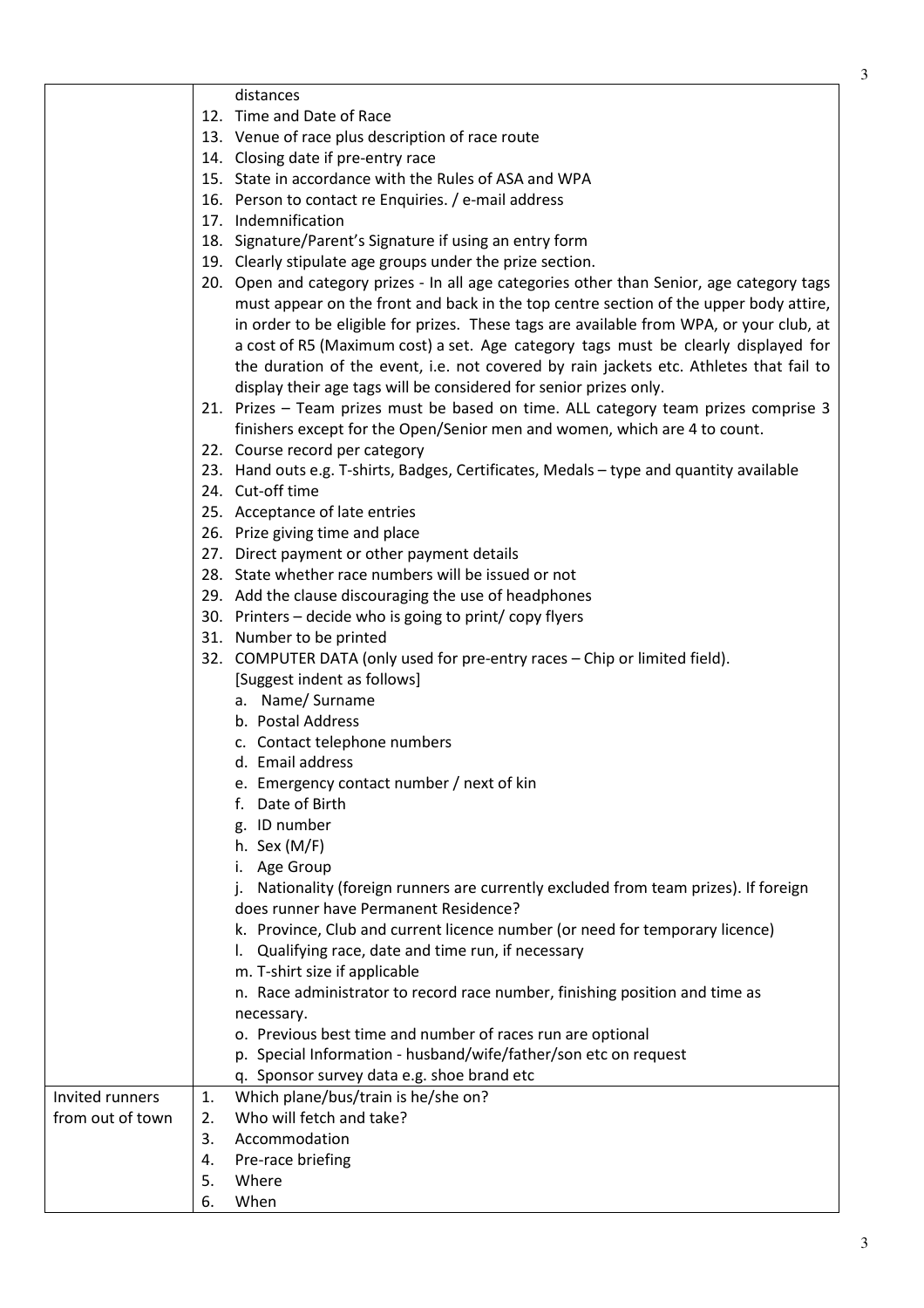| Entry/registration | Adequate flow for size of field. Venue should have multiple entries and exits, or very<br>1.                                                  |
|--------------------|-----------------------------------------------------------------------------------------------------------------------------------------------|
| venue              | wide doors                                                                                                                                    |
|                    | Enquiries table - where<br>2.                                                                                                                 |
|                    | 3.<br>Lights                                                                                                                                  |
|                    | Route map displayed (preferably more than 1) with indication of which side of the<br>4.                                                       |
|                    | road the runners are supposed to run on                                                                                                       |
|                    | Tables and pens (pencils if raining) for completion of finishing cards/forms<br>5.                                                            |
|                    | Tables and clear signage for each age category, temporary licences, pre-entries, tog<br>6.<br>bag security and route map                      |
|                    | Place signage above helpers to enable athletes to see them clearly                                                                            |
|                    | 7.                                                                                                                                            |
|                    | Separate table for pre-entries<br>8.<br>9.                                                                                                    |
|                    | Computer printouts as required                                                                                                                |
|                    | 10. Separate table for sale of temporary licences                                                                                             |
|                    | 11. Sufficient helpers                                                                                                                        |
|                    | 12. Adequate cash/ float/ change (do not underestimate change requirements)                                                                   |
|                    | 13. Shoe Boxes/Security for cash                                                                                                              |
|                    | 14. Paper clips for notes                                                                                                                     |
|                    | 15. Rulers and pens for helpers (pencils, if wet)                                                                                             |
|                    | 16. Finish cards, bank bags and safety pins (all available from WPA)                                                                          |
|                    | 17. Clubs are advised to stamp the back of all finish cards to ensure that finishers have                                                     |
|                    | paid their entry fee and used a legitimate card.                                                                                              |
|                    | 18. Signage to toilets/ showers                                                                                                               |
|                    | 19. Directional signage to start area                                                                                                         |
|                    | NOTE: Make sure you have adequate facilities with sufficient manpower to take entries,<br>as this is the main reason for races starting late. |
|                    | $\mathbf{1}$ .<br>All runners must run with their cards. Runners are to be reminded of this by                                                |
| Finishing cards    | announcer.                                                                                                                                    |
|                    | Colour code categories: white cards for men and pink cards for women showing<br>2.                                                            |
|                    | letters symbolising age category. NB NO OTHER COLOUR CARDS WILL BE USED AT                                                                    |
|                    | RACES IN THE WP.                                                                                                                              |
|                    | Juniors<br>(1)<br>3.                                                                                                                          |
|                    | Seniors<br>4.                                                                                                                                 |
|                    | 5.<br>Master 40-49<br>(40)                                                                                                                    |
|                    | 6.<br>(50)<br>Masters 50-59                                                                                                                   |
|                    | 7.<br>Masters 60-69<br>(60)                                                                                                                   |
|                    | (70)<br>8.<br>Masters 70+                                                                                                                     |
| Tog-bag security   | Tog-bag security area<br>1.                                                                                                                   |
|                    | System for identification of bags e.g. stickers on which licence or race numbers to be<br>2.                                                  |
|                    | written and attached to bag. (pens, string, cable ties etc)                                                                                   |
| Handouts           | Decide on type and number of handouts.<br>1.                                                                                                  |
|                    | Size breakdown - XS, S, M, L, XL, XXL (Children's sizes may also be required)<br>2.                                                           |
|                    | 3.<br>Sponsor's choice of design and colours                                                                                                  |
|                    | Sponsor's name and logo<br>4.                                                                                                                 |
|                    | Sponsor's should bear full cost of T-shirts or other handouts<br>5.                                                                           |
|                    |                                                                                                                                               |
|                    | NOTE: It is the club's decision to choose their own supplier. Ask other clubs who they                                                        |
|                    | have used or phone the WPA office for a contact number.                                                                                       |
| Race numbers       | Special race numbers are not required for races and it is the club/ sponsor's<br>NOTE:                                                        |
|                    | decision to issue printed race numbers. If race numbers are to be issued, see                                                                 |
|                    | action below.                                                                                                                                 |
|                    | If no special race numbers are provided, then licence numbers are to be worn on                                                               |
|                    | front and back. If only one special number is provided, then this must be worn on                                                             |
|                    | the front of the vest, with the licence number/ temporary licence on the back. If                                                             |
|                    | two special numbers are issued, then no licence numbers need to be worn,                                                                      |

Π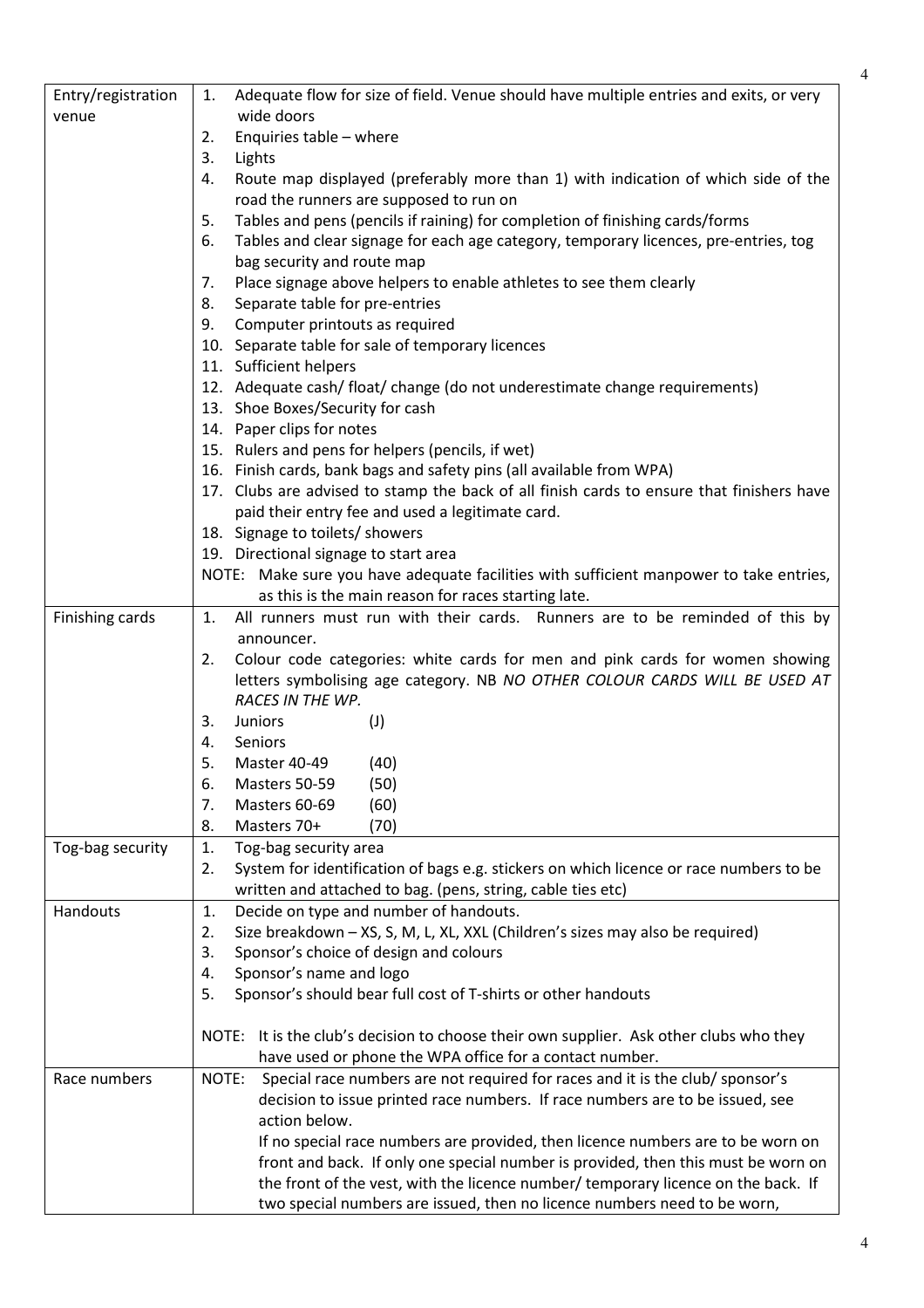|                 | however a temporary licence fee is still payable where applicable. Every athlete                            |
|-----------------|-------------------------------------------------------------------------------------------------------------|
|                 | must display a valid licence number during competitions.                                                    |
|                 |                                                                                                             |
|                 | Decide on design and colours<br>1.<br>Sponsor's name and logo                                               |
|                 | 2.<br>3.                                                                                                    |
|                 | Submit proposed race number to the WPA office for approval prior to printing                                |
|                 | Printers - get contact details from other clubs or call the WPA office for contact<br>4.<br>number          |
|                 | Decide on quantity of race numbers required and obtain quote                                                |
|                 | 5.<br>Race numbers: The maximum dimensions of the numbers shall be 24 cm in width and<br>6.                 |
|                 | 20 cm in height. The maximum height of identification above the numbers shall be no                         |
|                 | more than 8 cm. The height of the numerals-shall not be less than 6 cm and no more                          |
|                 | than 12 cm. The height of the identification below the number must be no more than                          |
|                 | 4 cm. The number must be worn on the vest so that it is wholly visible. It may not                          |
|                 | be tucked into an athlete's shorts or obscured or defaced in any way whatsoever.                            |
|                 | (Rule 3.4 ASA RULES 1999)                                                                                   |
|                 | There may be no more than TWO sponsors on a race number<br>7.                                               |
| Route           | Course must be measured by a WPA qualified course measurer. (Contact WPA office)<br>1.                      |
| measurement     | Use Clane Jones Device, available from WPA. Refer to ASA Handbook.<br>2.                                    |
|                 | Calibrate device before and after measurement<br>3.                                                         |
|                 | NOTE: There are certified distances which can be used to check the calibration of the                       |
|                 | device. The following is a list of previously certified distances, but the ongoing                          |
|                 | validity would need to be checked.                                                                          |
|                 | - Green Point, Main Road (800m)                                                                             |
|                 | - Firgrove Way, Meadowridge (1000m)                                                                         |
|                 | - Forest Drive, Pinelands (500m)                                                                            |
|                 | - Beach Road, Mouille Point (500m)                                                                          |
|                 | - Durbanville, Klipheuvel Rd. (500m)                                                                        |
|                 | - Park Road, Rondebosch Common (500m)                                                                       |
|                 | For further details contact Gavin Wright (contact details available from WPA office)                        |
|                 | Mark each kilometre - please mark road discreetly. It is useful to also make a discrete<br>4.               |
|                 | mark on a feature beside and off the surface of the road                                                    |
|                 | 5.<br>Draw up a list of kilometre marks, with description of placement e.g. 2 m from traffic                |
|                 | light on north side of Rose and Daisy Street intersection.                                                  |
|                 | Ensure that short course prevention factor of 0.001% per km has been added<br>6.                            |
|                 | Submit course measurement certificate, which will be issued by the qualified course<br>7.                   |
|                 | measurer, for all 10 km, 15 km, 21,1 km and 42,2 km races to WPA office prior to the                        |
|                 | race.                                                                                                       |
|                 | Add the 0,1 and 0,2 in a half and full marathon at the end of the final kilometre at the<br>8.              |
|                 | end of the race.                                                                                            |
|                 | Re-measure course every 5 years even if it has remained unchanged in all respects.<br>9.                    |
|                 | 10. WPA will keep a register of all course measurement certificates.                                        |
|                 | 11. No WPA Championship race shall be run on any part of an unmade road i.e. gravel,                        |
|                 | sand etc, except that the final approach to the finish line may be on cut grass.                            |
| Route - general | Road closures or traffic assistance<br>1.                                                                   |
|                 | Lead car/bike/bicycle. Do not use an emergency or traffic vehicle as the lead vehicle<br>2.                 |
|                 | Kilometre boards. Arrange for weights to hold them down in strong winds.<br>3.<br>Corners to be taped<br>4. |
|                 | Tail-end vehicle. Do not bank on the ambulance for this task.<br>5.                                         |
|                 | Warning signage if runners are crossing the road at some point<br>6.                                        |
|                 | NOTE: Records will only be recognised on a standard course, refer to ASA Road Running                       |
|                 | Rules.                                                                                                      |
| <b>Start</b>    | Where/ when<br>1.                                                                                           |
|                 | Line on the road. Use flour or masking tape if permanent mark is not allowed<br>2.                          |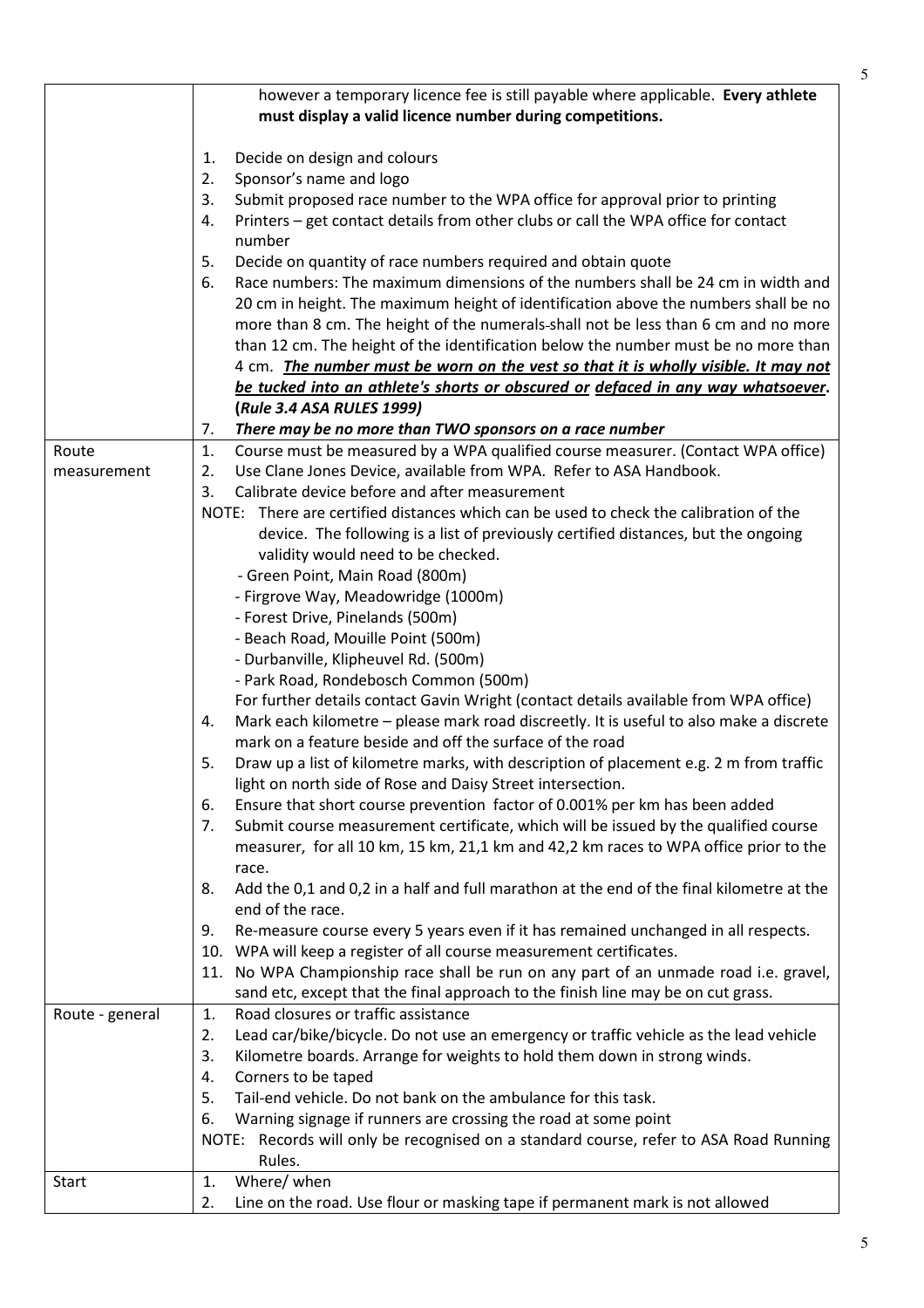| No-parking signs, put up well before the first of the runners arrive to enter<br>4.<br>Seeding boards, if applicable<br>5.<br>Rope/ bunting and holders<br>6.<br>False start line $(\pm 5 \text{ m from actual start line})$ is a good idea. Bring athletes forward<br>7.<br>about a minute before the start.<br>Start banner/ indicators<br>8. |  |
|-------------------------------------------------------------------------------------------------------------------------------------------------------------------------------------------------------------------------------------------------------------------------------------------------------------------------------------------------|--|
|                                                                                                                                                                                                                                                                                                                                                 |  |
|                                                                                                                                                                                                                                                                                                                                                 |  |
|                                                                                                                                                                                                                                                                                                                                                 |  |
|                                                                                                                                                                                                                                                                                                                                                 |  |
|                                                                                                                                                                                                                                                                                                                                                 |  |
|                                                                                                                                                                                                                                                                                                                                                 |  |
| Toilets available for men and women (toilet paper/keys to open)<br>9.                                                                                                                                                                                                                                                                           |  |
| 10. Scaffolding, as requested                                                                                                                                                                                                                                                                                                                   |  |
| 11. Starter/ start gun (see technical officials)                                                                                                                                                                                                                                                                                                |  |
| 12. Separate start pen for women (standard is left hand side of start)                                                                                                                                                                                                                                                                          |  |
| 13. PA System (loudhailer as backup)                                                                                                                                                                                                                                                                                                            |  |
|                                                                                                                                                                                                                                                                                                                                                 |  |
| NOTE: The race must start at the advertised time and the start area must be effectively                                                                                                                                                                                                                                                         |  |
| cordoned off to ensure a fair start. Please ensure that all runners are given the                                                                                                                                                                                                                                                               |  |
| opportunity of safe storage of their tog-bags.                                                                                                                                                                                                                                                                                                  |  |
| Please ensure that the start area is kept clear of parked cars on both sides of the                                                                                                                                                                                                                                                             |  |
| road.                                                                                                                                                                                                                                                                                                                                           |  |
| Marshalling<br>How many<br>1.                                                                                                                                                                                                                                                                                                                   |  |
| Needed where<br>2.                                                                                                                                                                                                                                                                                                                              |  |
| 3.<br>Flags                                                                                                                                                                                                                                                                                                                                     |  |
| Bibs, with reflective marks if race starts at dawn or finishes after dusk<br>4.                                                                                                                                                                                                                                                                 |  |
| What time to be in position<br>5.                                                                                                                                                                                                                                                                                                               |  |
| Pre-race briefing (where/ when)<br>6.                                                                                                                                                                                                                                                                                                           |  |
| Stakes, bollards, lights, signs<br>7.                                                                                                                                                                                                                                                                                                           |  |
| Chevron tape, fencing<br>8.                                                                                                                                                                                                                                                                                                                     |  |
| Lead cyclists $-2$ or 3 cyclists in case lead splits up or in the event that one of the<br>9.                                                                                                                                                                                                                                                   |  |
| cyclists gets a puncture.                                                                                                                                                                                                                                                                                                                       |  |
|                                                                                                                                                                                                                                                                                                                                                 |  |
| 10. The role of the traffic department (along with route manager)                                                                                                                                                                                                                                                                               |  |
|                                                                                                                                                                                                                                                                                                                                                 |  |
| NOTE: It is important that marshals be assertive, know where to stand and what they                                                                                                                                                                                                                                                             |  |
| must do. Ensure no corners are cut by runners - such corners to be taped.                                                                                                                                                                                                                                                                       |  |
| Athletes must run where the course has been measured. Marshals have no                                                                                                                                                                                                                                                                          |  |
| authority over traffic or the right to stop traffic. At key intersections liaise with                                                                                                                                                                                                                                                           |  |
| traffic authorities for assistance. Marshals should not be less than 18 years of                                                                                                                                                                                                                                                                |  |
| age.                                                                                                                                                                                                                                                                                                                                            |  |
| Provision of parking areas<br>Parking<br>1.                                                                                                                                                                                                                                                                                                     |  |
| Identifiable parking attendants<br>2.                                                                                                                                                                                                                                                                                                           |  |
| VIP/ reserved parking<br>3.                                                                                                                                                                                                                                                                                                                     |  |
| Security, from opening of entries to end of prize giving<br>4.                                                                                                                                                                                                                                                                                  |  |
| Number of tables<br>Route<br>1.                                                                                                                                                                                                                                                                                                                 |  |
| refreshments<br>Table captains and appropriate number of table helpers, preferably adults<br>2.                                                                                                                                                                                                                                                 |  |
| 3.<br>Sponsor's banner                                                                                                                                                                                                                                                                                                                          |  |
| Station signs etc. "feeding station ahead"; "no littering past this point"<br>4.                                                                                                                                                                                                                                                                |  |
| 5.                                                                                                                                                                                                                                                                                                                                              |  |
| Plastic bottles or cups/water sachets/booster bags,<br>6.                                                                                                                                                                                                                                                                                       |  |
| Tables, litter boxes, ice baths, water containers/hosepipes<br>7.                                                                                                                                                                                                                                                                               |  |
| Refuse bags for cleaning the route. The best way to clean the route is to have<br>workers walk from table to table on both sides of the road                                                                                                                                                                                                    |  |
| 8.                                                                                                                                                                                                                                                                                                                                              |  |
| No children under 12 years of age to man stations<br>9.                                                                                                                                                                                                                                                                                         |  |
| A minimum of 3 water sachets per runner per table should be used.                                                                                                                                                                                                                                                                               |  |
| 10. Races up to 10 km<br>No Coke necessary on route                                                                                                                                                                                                                                                                                             |  |
| 11. Races up to 15 km<br>One Coke table necessary on route<br>12. Races up to 21 km<br>Three Coke tables necessary on route                                                                                                                                                                                                                     |  |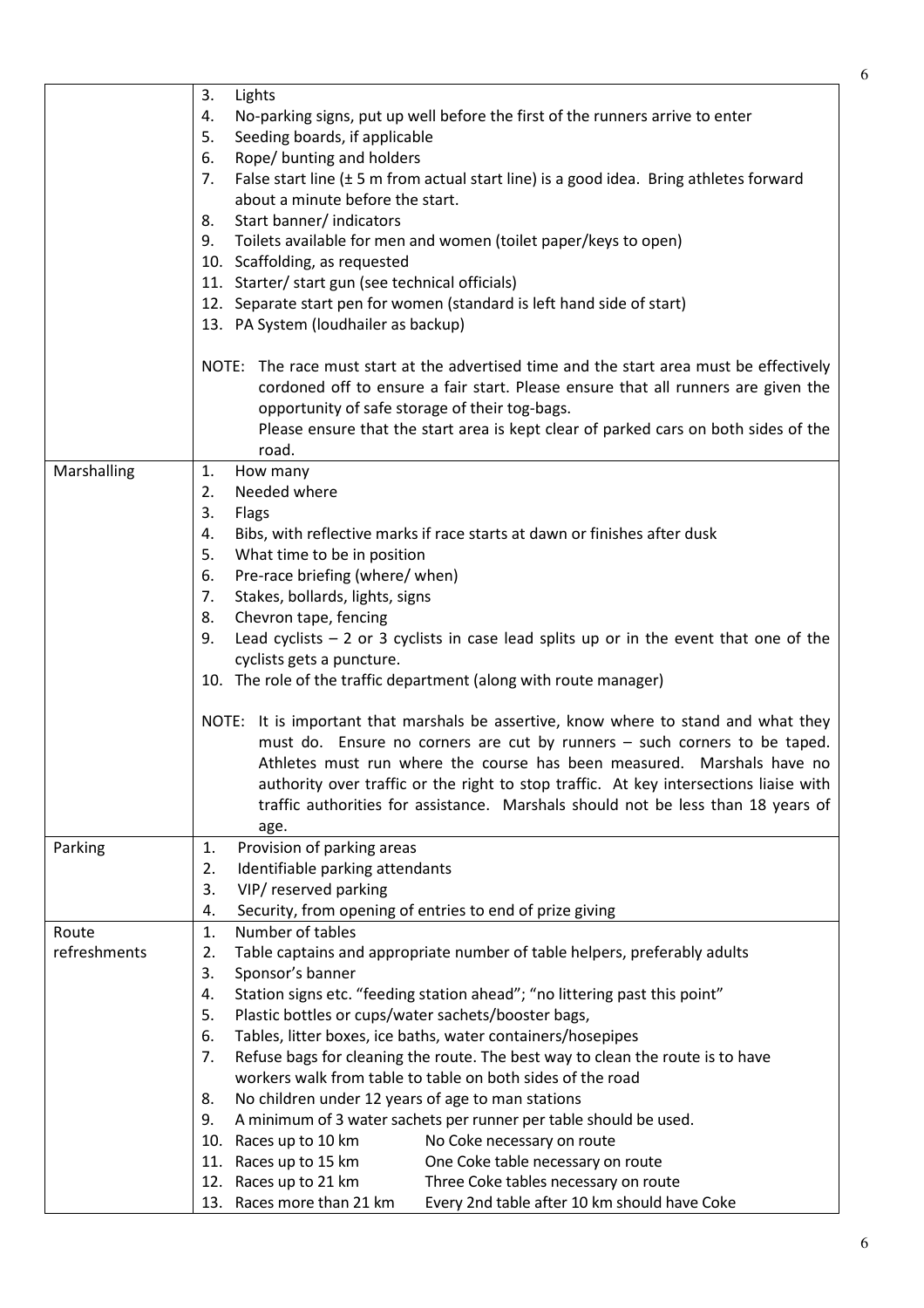|        | NOTES: Ensure same sequence of drinks throughout the course i.e. Coke, Water. Time of<br>first runner, last runner. Positioning of tables important - ensure good spreading.<br>It is also useful to have small supply of vaseline and heat rub available at feeding<br>stations as runners often ask for these items at refreshment stations.                                                                                                                                                                                                                                                                                                                                                                                                                                                                                                                                                                                                                                                                                                                                                                                                                                                                                                                                                                                                                                                                                                                                                                                                                                                                                                                                                                                                                                                                                                                                                                                                                                                            |
|--------|-----------------------------------------------------------------------------------------------------------------------------------------------------------------------------------------------------------------------------------------------------------------------------------------------------------------------------------------------------------------------------------------------------------------------------------------------------------------------------------------------------------------------------------------------------------------------------------------------------------------------------------------------------------------------------------------------------------------------------------------------------------------------------------------------------------------------------------------------------------------------------------------------------------------------------------------------------------------------------------------------------------------------------------------------------------------------------------------------------------------------------------------------------------------------------------------------------------------------------------------------------------------------------------------------------------------------------------------------------------------------------------------------------------------------------------------------------------------------------------------------------------------------------------------------------------------------------------------------------------------------------------------------------------------------------------------------------------------------------------------------------------------------------------------------------------------------------------------------------------------------------------------------------------------------------------------------------------------------------------------------------------|
|        | WPA has an agreement with Peninsula Beverages to service races with large fields and to<br>supply Coke to other races on a "collect your own" basis. Crates with bottles will be<br>supplied after payment of a deposit, which is refunded when all the crates and empty<br>bottles are returned. Coke must be collected from the Parow office of Peninsula<br>Beverages. No transport will be provided to take Coke out on the route, no trestles or<br>ice/water buckets will be provided. Check with the WPA office to ascertain if your race is<br>on the list.                                                                                                                                                                                                                                                                                                                                                                                                                                                                                                                                                                                                                                                                                                                                                                                                                                                                                                                                                                                                                                                                                                                                                                                                                                                                                                                                                                                                                                       |
|        | If your race is part of the COCA COLA league series, product will be supplied. It is still<br>the clubs responsibility to confirm with Peninsula Beverages that they will be there.                                                                                                                                                                                                                                                                                                                                                                                                                                                                                                                                                                                                                                                                                                                                                                                                                                                                                                                                                                                                                                                                                                                                                                                                                                                                                                                                                                                                                                                                                                                                                                                                                                                                                                                                                                                                                       |
| Finish | Where<br>1.<br>2.<br>Finish banner/Scaffolding.<br>Clear finish line<br>3.<br>The finish to be a min of 3 m wide with no visual or physical obstruction for at least<br>4.<br>5m after the line.<br>Numbered sachets and sufficient helpers available<br>5.<br>Results boards should be cordoned off and raised off the ground, and a box for<br>6.<br>excess cards to be available<br>Lighting if necessary<br>7.<br>Sponsor's banner<br>8.<br>Timing machines moved from start to finish<br>9.<br>10. Loudhailer/PA system<br>11. Posts/ stakes/ poles and tape for demarcating chutes, with effective marshall(s) and<br>signage if multiple distances require different chutes<br>12. Dummy chute in between multiple chutes, for the officials to use–See 4 above<br>13. Tape recorders, clip boards as required<br>14. Arrangements for Wheelchair finishers if allowed to take part<br>15. Helpers and jobs<br>16. Medical assistance on hand<br>17. Toilet paper, black bags, refuse bins for litter, waste-away bin<br>18. Leave start/ finish areas in same condition as they were found, or cleaner<br>19. The provision of refuse bins will help to keep the grounds clean.<br>20. Commentator/Announcer - bilingual plus assistants (consider African language)<br>21. PA system at start and finish<br>22. Request for erection of scaffolding or raised platform to be included in event<br>application package. Engineers certificate required for all scaffold structures<br>NOTE: When laying out your finish ensure that there is a sufficient long tunnel to handle<br>the density of finishers particularly in short distance races (Refer annexure).<br>Prohibit handouts after the finish line as this slows down the exit of runners<br>leaving the finish area. Please ensure that the finish area is spread over a big area<br>to prevent any congestion. Too often the Coke area is too close to the finish<br>causing much congestion.<br>Consult with the referee if unsure. |
|        | Optional:<br>23. Vendors or caterers with food and drinks e.g. tea/coffee/soup, cool drinks (make use<br>of Coke/Powerade etc.), watermelon/ fruit, sandwiches/ biscuits/ pancakes, burgers/<br>hot dogs for the public and helpers. Take cognisance of City and Health regulations                                                                                                                                                                                                                                                                                                                                                                                                                                                                                                                                                                                                                                                                                                                                                                                                                                                                                                                                                                                                                                                                                                                                                                                                                                                                                                                                                                                                                                                                                                                                                                                                                                                                                                                       |

 $\mathbf{I}$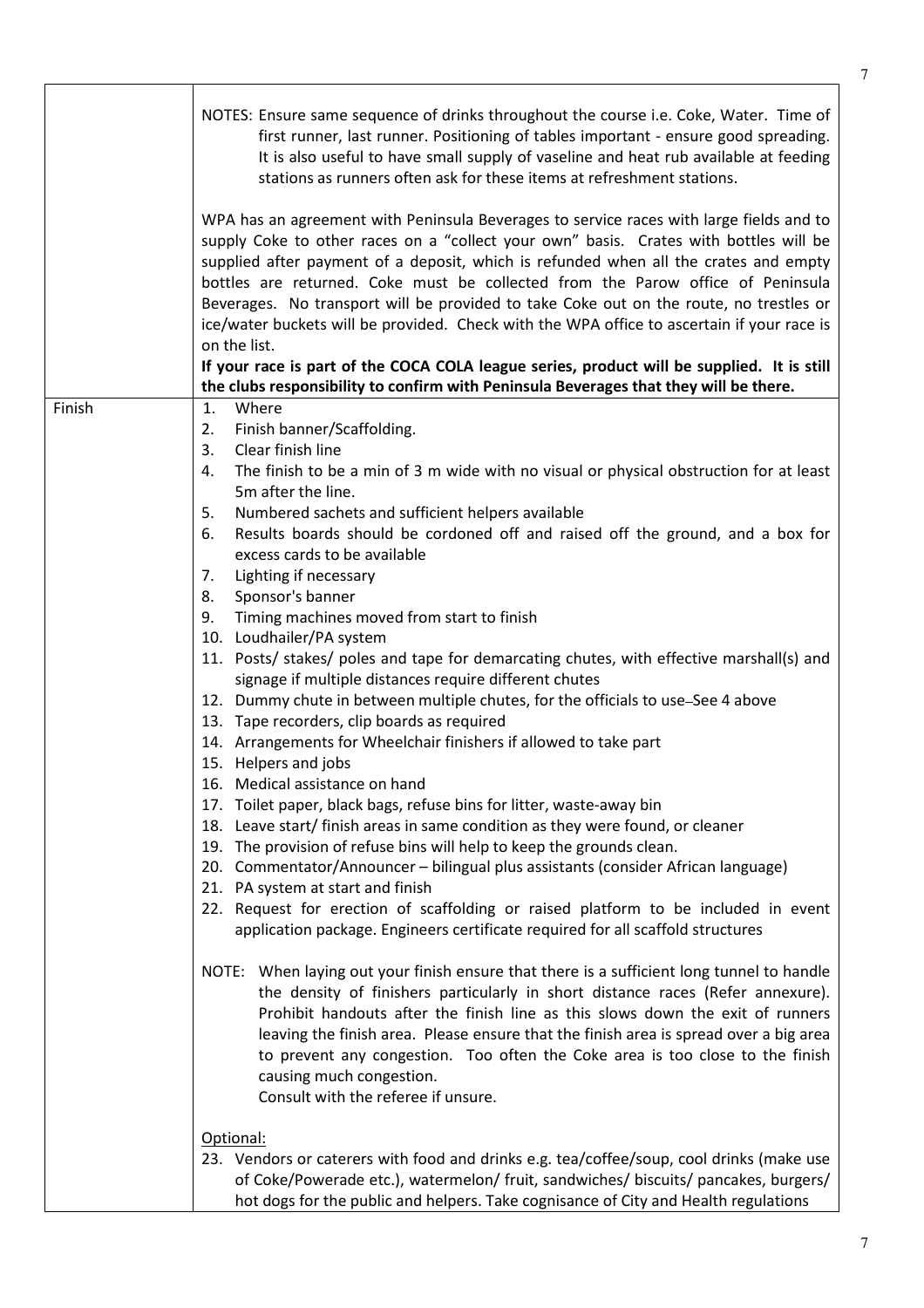|                            | 24. Placement of stalls                                                                         |
|----------------------------|-------------------------------------------------------------------------------------------------|
|                            | 25. Showers, change rooms for both sexes                                                        |
|                            | NOTE: Please note that Race Organisers are responsible for their results, they must             |
|                            | appoint a Results Official who must be a qualified Road Official. Race Referees                 |
|                            | check results for their accuracy.                                                               |
| <b>Technical officials</b> | Chief and assistant referee<br>1.                                                               |
|                            |                                                                                                 |
|                            | Chief and assistant timekeeper (they will bring timing devices and display clock)<br>2.         |
|                            | Race Starter (usually one of the timekeepers) and starter's gun. The starter shall be<br>3.     |
|                            | responsible for the start, if a guest starter is used the WPA official to explain what is       |
|                            | to be done and give a count down.                                                               |
|                            | Results official must be a registered technical official. The Club can appoint their own<br>4.  |
|                            | member to perform this role or ask WPA to appoint one. Club to provide a member                 |
|                            | to help with results and recording of first 30 men and first 20 women.                          |
|                            | Timekeepers require table, chairs and gazebos/umbrellas for sun/rain, to be supplied<br>5.      |
|                            | at the finish by the organisers. Timekeepers table must be in line with the Finish line,        |
|                            | so bear this in mind if using scaffold for a Finish banner.                                     |
|                            | Recorders/Backup System - Tape recorder<br>6.                                                   |
|                            | Paper and Clipboards<br>7.                                                                      |
|                            | Line Judge (may be club appointed. One may also be required for judging King/<br>8.             |
|                            | Queen of the Mountain or other special award)                                                   |
|                            | Referees pack with:<br>9.                                                                       |
|                            | route map                                                                                       |
|                            | information sheet                                                                               |
|                            | route measurement certification                                                                 |
|                            | contact details for organiser and medical staff                                                 |
|                            | 10. Car/Motorbike with helmets                                                                  |
|                            |                                                                                                 |
|                            | 11. Referee appoints a Jury of Appeal (must be at least 1 referee and 2 others preferably       |
|                            | qualified road officials) – minimum 3, if required.                                             |
|                            | 12. Medical assistance is mandatory:                                                            |
|                            | must be medical doctor or paramedics (advanced life support)                                    |
|                            | must have own supplies.                                                                         |
|                            | must have radio/ phone contact with course or a roving vehicle (if possible)                    |
|                            | ice                                                                                             |
|                            | rubbing section – heat rub and/ or physiotherapists are optional.                               |
|                            | NOTE 1: Reserved parking, with easy access to the start and finish areas, for race officials is |
|                            | preferable.                                                                                     |
|                            | NOTE 2: Organisers are not expected to provide refreshments or hand outs for the                |
|                            | technical officials although refreshments are welcomed when especially time                     |
|                            | keepers are required to stay in position for longer (3+ hours) events                           |
| <b>Results and Prize</b>   | Results officials, club or WPA appointed, are responsible for the race results<br>1.            |
| Giving                     | (individual, team and the first 30 men and 20 women)                                            |
|                            | These will be checked by the chief referee for accuracy and signed off.<br>2.                   |
|                            | Decide on who is issuing full results after the race<br>3.                                      |
|                            | Where/seating/tables<br>4.                                                                      |
|                            | 5.<br>Announcer                                                                                 |
|                            | Speeches by whom<br>6.                                                                          |
|                            | Who will handout the prizes/floating trophies/medals<br>7.                                      |
|                            | Lucky draws - how is the draw done and who will do this. This must be kept to a<br>8.           |
|                            | max of 30 minutes. The length of prize giving can be minimised by handing out lucky             |
|                            | draw items as spot prizes linked to say finishing positions. It is recommended that             |
|                            | where there are many spot prizes, these should be given out at random as runners                |
|                            | finish.                                                                                         |
|                            | Lighting<br>9.                                                                                  |
|                            | 10. PA system                                                                                   |
|                            |                                                                                                 |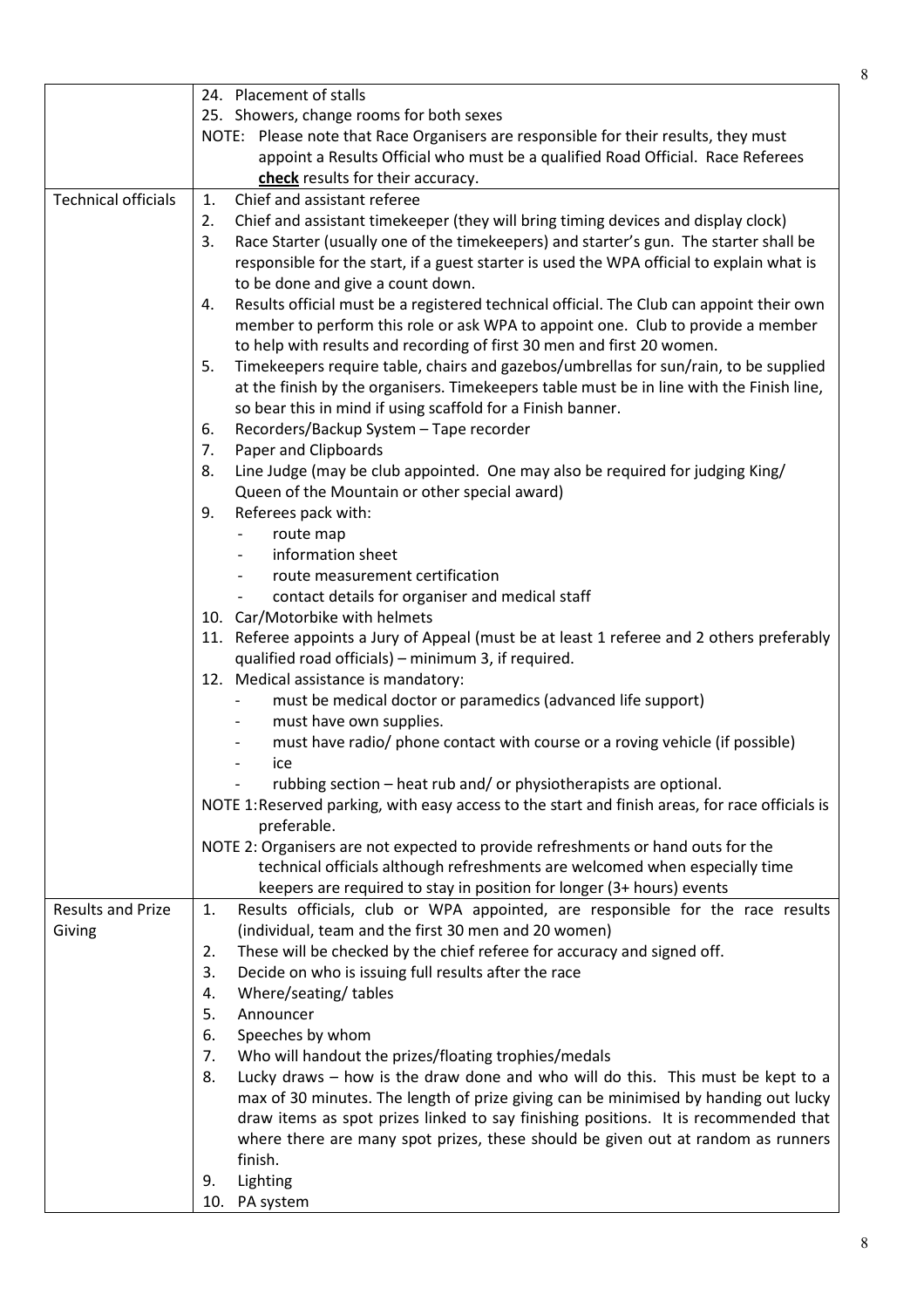|         | 11. Flowers for presenter, if applicable                                                                                                                                                                               |
|---------|------------------------------------------------------------------------------------------------------------------------------------------------------------------------------------------------------------------------|
|         | 12. Sequence of prizes, using pre-marked envelopes and ideally pre-packed envelopes                                                                                                                                    |
|         | for cash prizes.                                                                                                                                                                                                       |
|         | NOTE: Do not offer handout to first 500 finishers and neglect the other finishers.                                                                                                                                     |
|         | Suggest offer incentives to people to enter early e.g. T-shirt to first 1000 entries.                                                                                                                                  |
| Wrap up | Letters of thanks to:                                                                                                                                                                                                  |
|         | - Sponsors                                                                                                                                                                                                             |
|         | Suppliers                                                                                                                                                                                                              |
|         | Donations<br>$\overline{\phantom{0}}$                                                                                                                                                                                  |
|         | WPA invoices paid (Consumables, hire of equipment, payment of officials levies etc)<br>1.                                                                                                                              |
|         | Results issued in printed & electronic format with a couple of hard copies and an<br>2.<br>electronic copy to the WPA office                                                                                           |
|         | WPA transport fund would welcome donations to enable disadvantaged runners to<br>3.<br>get to race venues.                                                                                                             |
|         | Post race meeting to discuss race report - what worked and what didn't. Identify<br>4.<br>improvements for the next year. The race referee(s) will write a report(s) within 2<br>weeks, arrange to obtain a copy(ies). |
|         | Complete financial report and submit to club committee, including Auditor's<br>5.<br>certificate where applicable                                                                                                      |
|         | Send copy to sponsors.<br>6.                                                                                                                                                                                           |